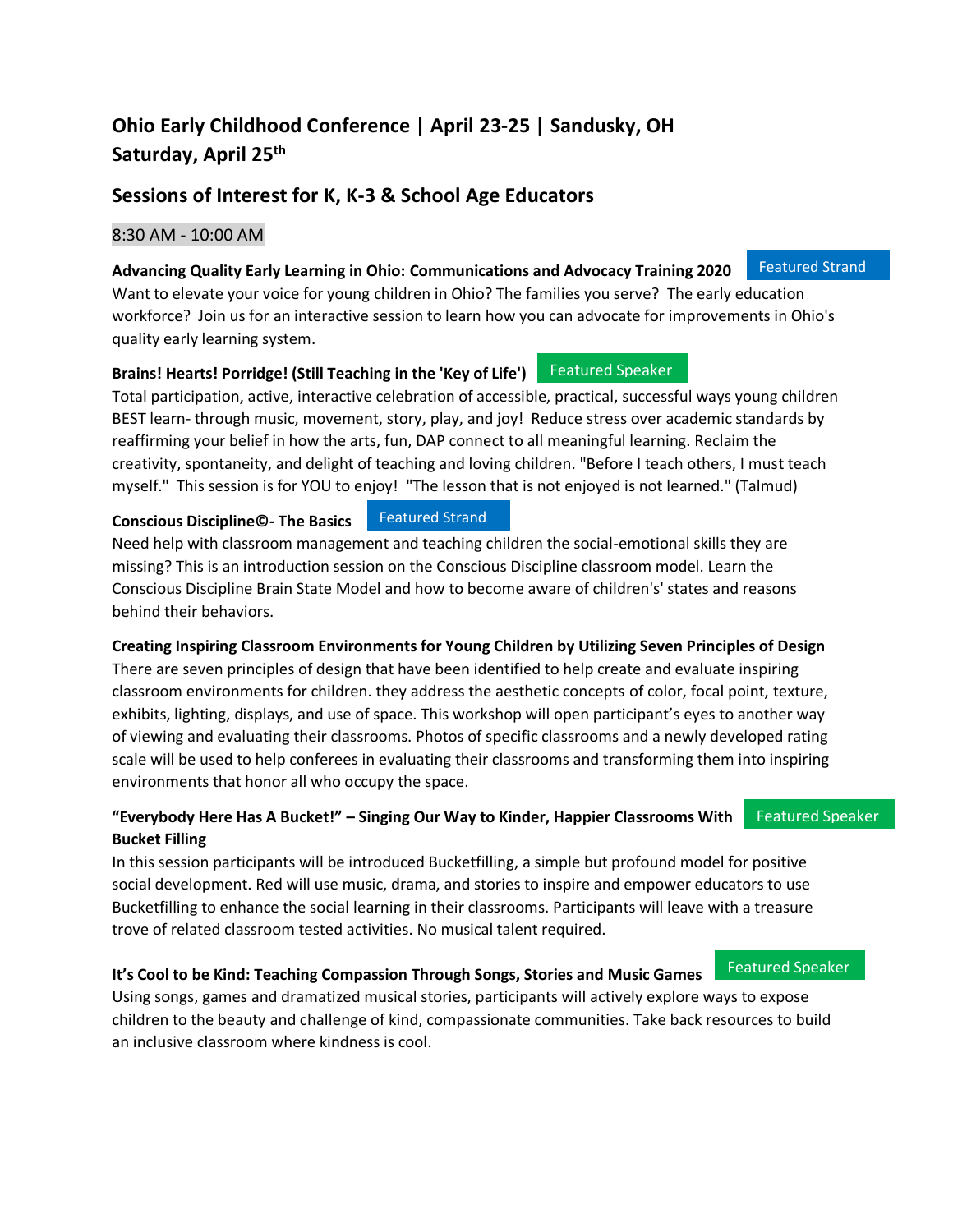### **Laugh the Stress Away**

Featured Speaker

How stressed are you? This session will explore various techniques to reduce and manage stress including laughter.

### **Math Around the Room**

Participants will be able to identify and discuss the importance of incorporating math through everyday activities. Participants will also gain the knowledge to implement strategies for a creating a math rich environment. Participants will engage in hands on activities to support and build math skills for young children.

**So Much More than Sticks and Stones: An Introduction to Nature Based Learning** During this hands-on session, participants will explore concepts of 'nature pedagogy' or nature based learning and how to incorporate more nature based activities into the daily curriculum. This session is Featured Strand

for early childhood educators interested in incorporating more nature related play and experiences into their program, and especially for programs that have or are hoping to have a nature based outdoor space. Strategies shared apply to children of all ages.

### **Zen & the Art of Early Childhood Education**

Featured Speaker

Many of us think of "early childhood" as more than a stage of development or a career choice. Join Richard as he shares his story and elicits the stories of session participants. Laugh, cry and cheer as we reflect together on why we choose play, why we choose anti-bias work and why we choose to give young children meaningful learning experiences. What does it mean to place ourselves in positions of service? How do we balance our humanity and our professionalism in an ever-changing world? How are we community builders? This session will provoke your thinking, engage your emotions and nourish your spirit!

### 10:45 AM - 11:45 AM KEYNOTE

### **The Power of Optimism**

Optimism matters. An optimistic disposition enables us—through every day and extraordinary struggles—to look for the goodness in ourselves, in others, and in the world around us. For educators working with our most valuable resource, children and youth, optimism is a critical tool and a pathway to healing. This inspiring keynote helps educators discover the power of optimism to create safe, joyful, engaging environments where kids can grow, heal and learn. Using research, humor and personal stories from the Playmakers 25+ years of work with kids and their caregivers worldwide, Steve shares how optimistic individuals can bring out the best in all they serve.

### 1:00 PM - 2:30 PM

### **Art That's From the Heart!- Activities That Promote Creativity and Thinking**

Featured Speaker

Are you tired of doing the same art projects every year? When chosen carefully, art activities can promote and generate creative and critical thinking. Learn the many uses of paper, paint, crayons, tools, hands, feet, and partners to inspire engagement in young children. Participants will participate in activities and apply principles to determine the thinking skills involved. This workshop will explore the relevancy of 'thinking outside the box' and how art activities can be used in every academic domain.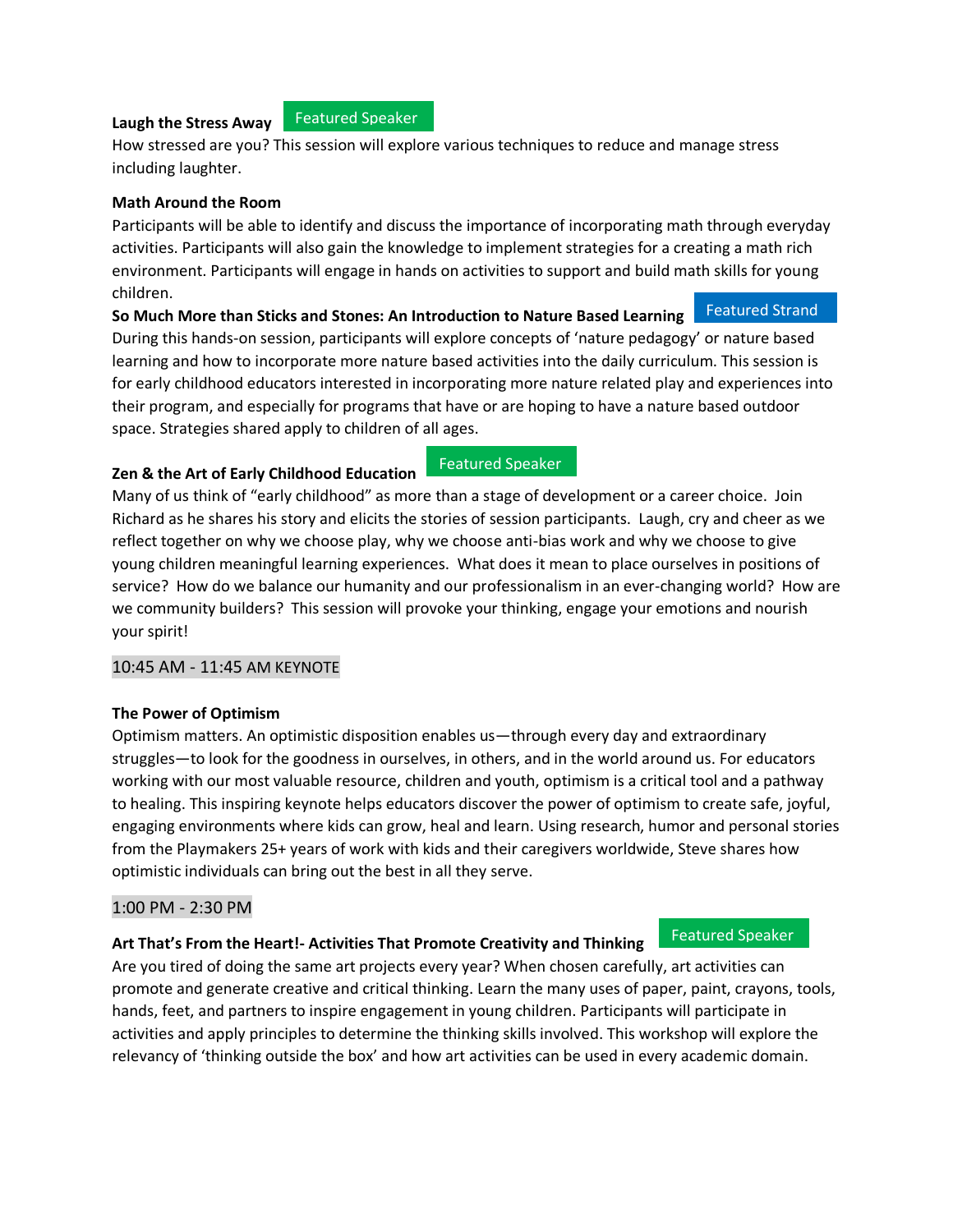### **Bouncing Back: How Resilient Are You?**

In this interactive session, you will learn the meaning of resilience, calculate your own resiliency score and understand why self-awareness is vital to your role as an early childhood educator! You will also explore five ways to nurture your resilience to improve yourself personally and professionally.

### **Every Teacher's Best Friend: MUSIC!**

Featured Speaker

In this session Red Grammer will engage teachers in discovering how music can joyfully uplift and improve the functioning of most every aspect of their classrooms: Setting classroom standards of behavior; building classroom community; adding excitement to curriculum; aiding content retention; building vocabulary; helping challenged readers; offering brain breaks/transitions; reducing stress; deepening relationships with parents. No musical talent required.

### **Family Engagement: A Five Protective Factor Approach**

The Strengthening Families framework is a research-informed approach to increase family strengths, enhance child development, and reduce the likelihood of child abuse and neglect. This session explores the protective factors of the framework and how to implement them in an early childhood program. We know family engagement is important but how do we do it? Participants will discover how to build meaningful family engagement and how to ensure each family event aligns to the five protective factors from the framework.

# **Looking through the Eyes of Boys** Featured Speaker

"What about those boys?" rings out around the country. Many early childhood educators and parents are asking these questions and more. This session will increase your awareness of boys, how they learn, and how to educate them based on brain science research. Discover how to create the ultimate environment that supports boy's needs.

### **Relationships are Key!**

This interactive session will present the most important aspect of our classroom teaching; relationships. The presentation will begin with a call to understand, appreciate and ignite/rejuvenate our passion for building healthy relationships with the children, teachers and parents, which we have the privilege of interacting with each day. We will interactively discuss a working definition of "connecting" and then use that definition to begin understanding the essential components of an environment where connecting becomes the foundation of our teaching. Discover the powerful connection between healthy relationships and effective discipline. Take back practical tools that can be incorporated into the classroom which will help to facilitate healthy relationships between the teacher and a child, between children and between teachers.

### **The Psychology Behind Challenging Behaviors (Part 1)**

This unique workshop blends the worlds of psychology and early childhood to help participants understand why children (and adults) behave the way they do. We'll take a deep dive into classroom behavior and look at how the brain develops and influences behavior. We'll address how children develop negative core beliefs, the self-protecting behaviors that develop, and the typical reasons children misbehave.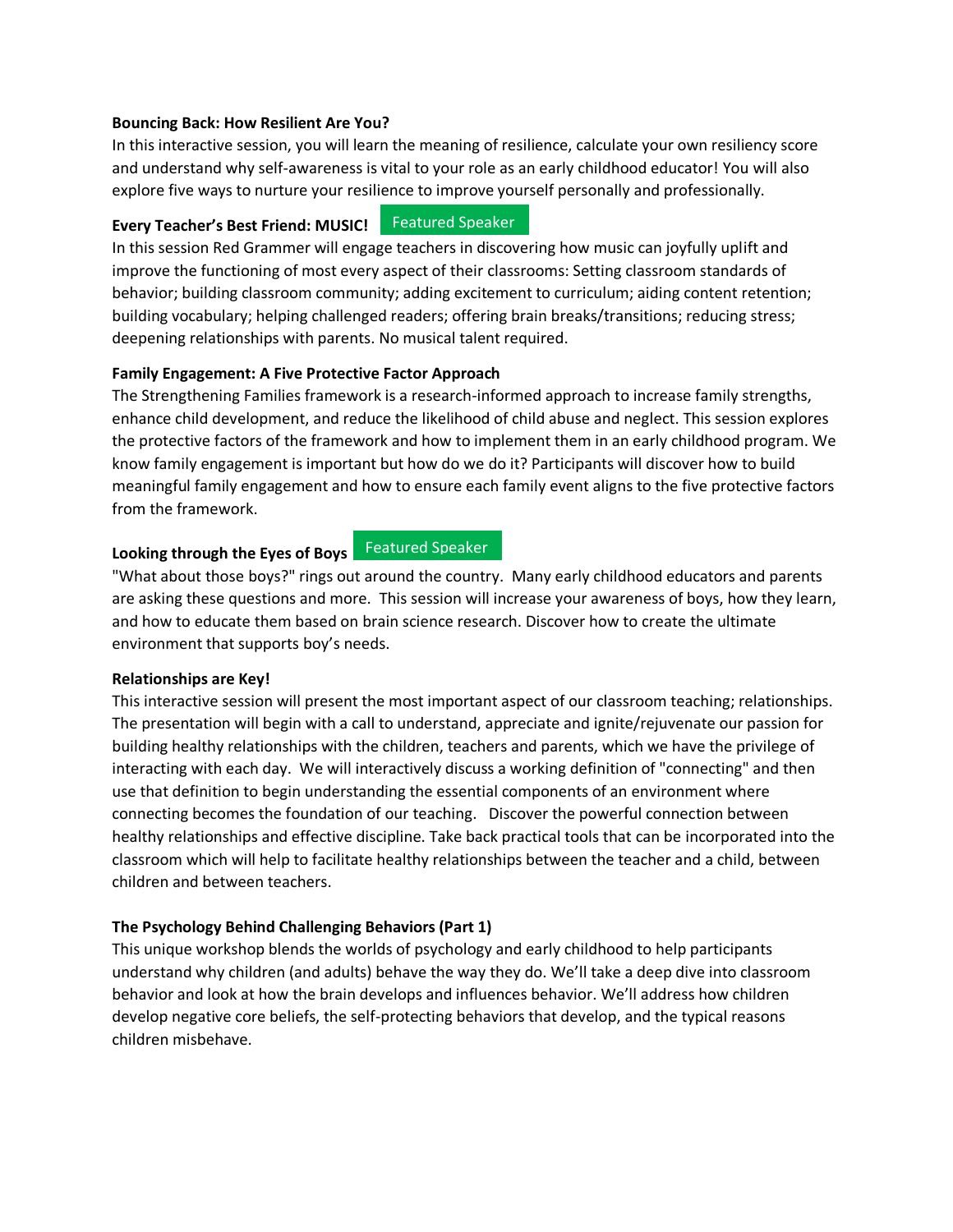### 3:00 PM -4:30 PM

### **Bouncing Back: How do you Build Resilience?**

In this session, participants will learn why building resiliency in children is vital to their success! We will examine the 7 C's of Resilience (competence, confidence, connection, character, contribution, coping and control) and how to build intentional resiliency activities into your daily routines to positively impact children in your classroom. We will also discuss several read aloud books that promote resiliency.

### **Different is Not Dangerous - A Musical Trip Around the World**

Using simple songs, stories and games with age appropriate applications and variety for learning styles, this workshop provides teachers hands-on tools to help children build friendships and a welcoming community. Participants will take back a collection of songs from around the world that emphasize friendship, compassion, and inclusion of people from different backgrounds. Material presented is applicable for children in preschool and early elementary.

#### **Early Childhood Professionals: Heroes of Our Time**  Featured Speaker

This powerful, fun, thought-provoking session includes music, opportunities for reflection, interactive discussions about the stresses and triumphs of the early childhood educator. Be ready for singing, poetry and (believe it or not) dancing in the aisles! Attendees leave cheering, energized and filled with honor for the unique contribution they are to society.

### **Essential Elements for Supporting Teachers in Play**

Participants will explore the different forms of play and why some children struggle to engage in cooperative purposeful play. Developmentally appropriate strategies will be shared that you can use with your children to successfully engage them in play with their peers.

#### **Faster Than a Speeding Bullet: Supporting Superhero Play** Featured Speaker

What superhero character did you play as a child? This presentation will discuss why children need to play superhero characters and the benefits of superhero play. Take back positive strategies to support children attaining POWER.

### **"Hello World!" –Embracing and Celebrating Diversity through Music and Movement**

All children have a need to be seen and have their self-concept nourished. In our increasingly interconnected world our students come from a broader range of cultural backgrounds than ever before, presenting students and teachers with the opportunity of developing an open hearted and embracing stance to those different than themselves and skills that enrich, expand and nourish the lives of all involved. Participants will discover how to use music and movement, humor and play to orient their classrooms into a lively, resilient posture of lifelong cultural learning and awareness.

### **The "Art" of Effective Discipline**

Effective discipline is truly an art! Creativity and ingenuity are needed to discipline children effectively. This session is designed to give you practical tools of handling classroom disruptions, inappropriate behavior and keeping children focused on the task at hand. It is essential to focus on creating a positive environment and using positive communication techniques. This interactive session

### Featured Speaker

Featured Speaker